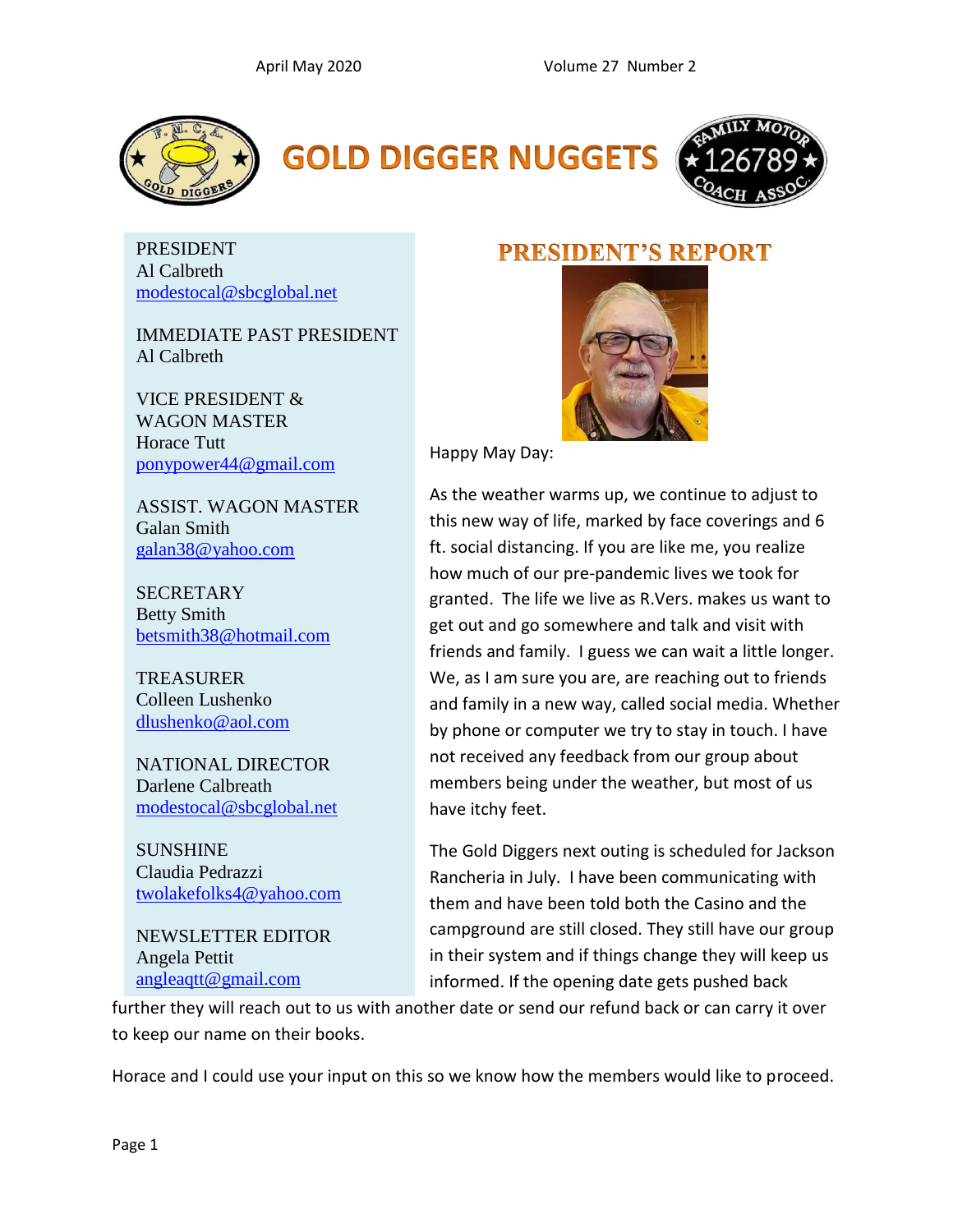A bit of warning: Another one of our members had their E-Mail account hacked and a message sent out to most of the people on their list asking them to send money or gift cards to someplace because of a situation. Take the time to call and confirm this is a bona fide request.

As the weather warms up take time to check your R.V's to make sure there is liquid in the holding tanks. If left plugged in check the batteries to make sure they have ample water. Liquid in tanks have a tendency to evaporate as temperatures rise.

Let's all stay in contact as Darlene and I are doing, waiting for the situation to change so we can go somewhere. The other thing we are noticing is that our hands are getting more alcohol than our mouths.

Stay healthy and will talk soon.

### **SECRETARY' S REPORT Betty Smith**

May 10, 2020

*EDITOR'S NOTE: There is no Secretary's Report for this issue since we didn't have a rally. I* 



#### *am so sad!*

#### **MEMBERSHIP Betty Smith**



Membership Report for Newsletter – May 2010

After the Chowchilla rally, Grover and Elmena Nelson submitted their application for Membership. Grover and Elmena are from Sacramento and their hobbies are fishing and traveling. Welcome to the Gold Diggers!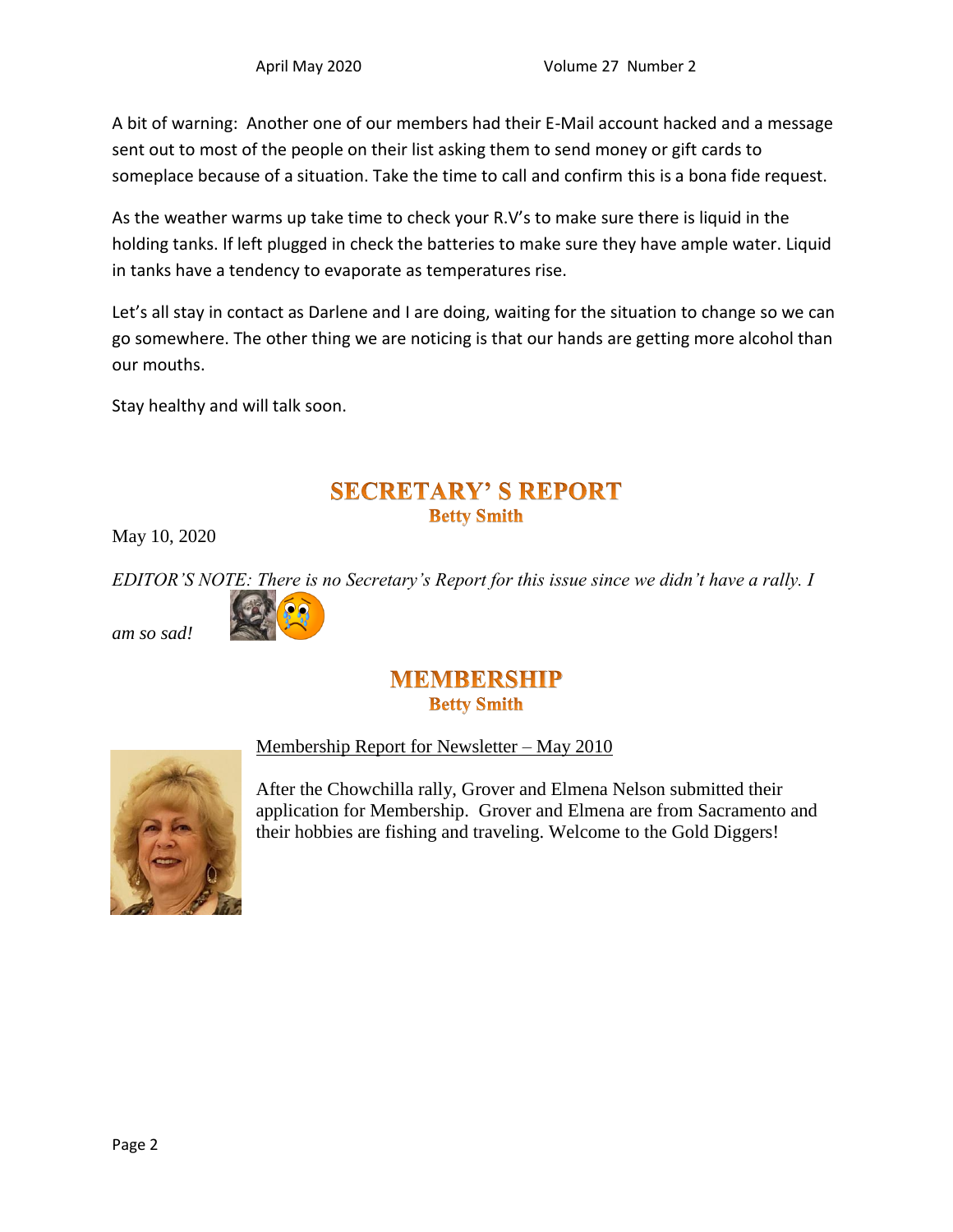## **EDITOR'S REMARKS**



Do you find all these Covid restrictions as terminally boring as Jonni and I do? Talk about stir-crazy! I would like to re-emphasize what our esteemed President what's-his-name said about checking your batteries periodically to ensure that you are not boiling your batteries dry. Remember, add Distilled Water ONLY! Also, since your rig, like mine, is probably sitting idle throughout this period, you really should drive it about every three weeks. I don't mean a short trip around the block either. You should drive it long enough that the engine is completely up to temperature. This normally takes about 20 to 30 minutes. Doing this accomplishes several

things: it lubricates the wheel bearings to avoid having them rust in place (yes this can happen when the weight of the rig squeezes all the grease out of the bottom of the bearings), and it lubricates the engine thereby helping to prevent rust from forming on the bearing and cylinder surfaces due to long inaction. Also, it helps prevent the tires from decaying – the rubber likes to flex.



## **ANGELA'S LOONY BIN**

**Recent NY Times headline: DYSLEXIA FOR CURE FOUND**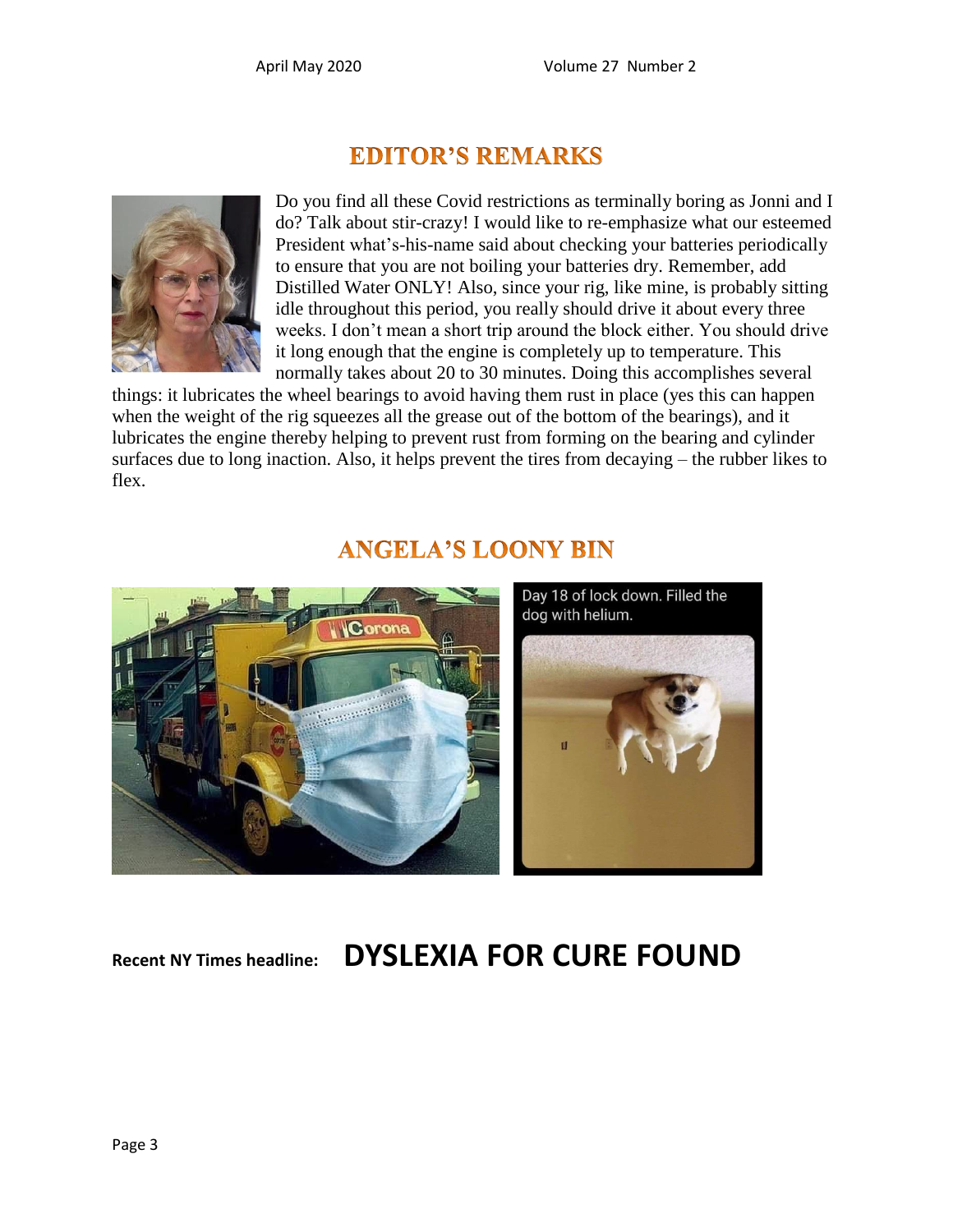





As Bugs Bunny famously said, "That's all folks."



## **BIRTHDAYS/ANNIVERSARYS**